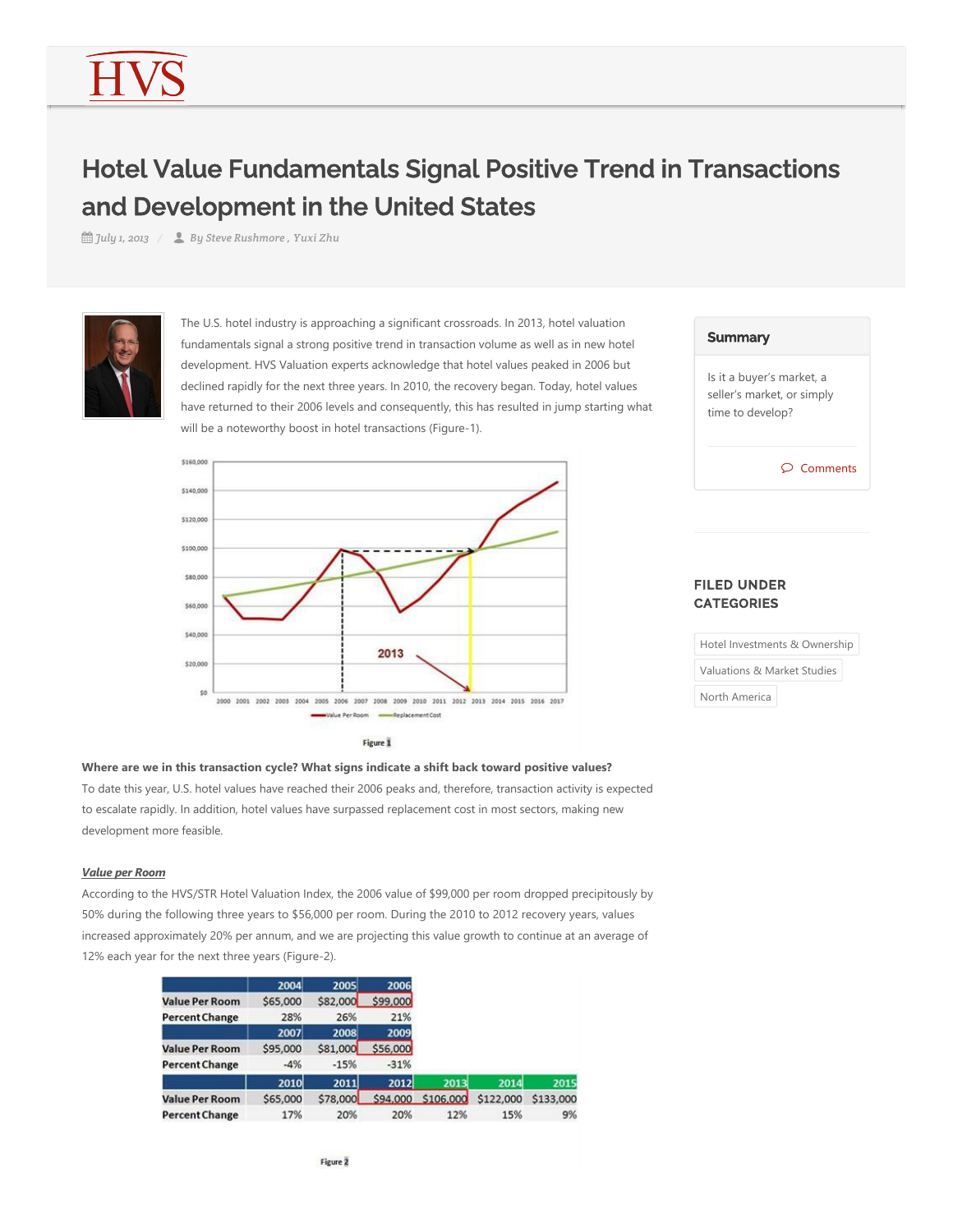By 2015, we forecast that the top three cities with the highest value per room will be Oahu, San Francisco, and Miami. Additionally, we predict that New York, which had the highest value per room in 2010, will drop to fourth place in 2015.

In analyzing the 65 U.S. markets that we track, HVS is projecting that all of these markets will show positive value appreciation over the next four years (2012-2016). As mentioned, the biggest gains will be Miami, Oahu, New York, and San Francisco with the smallest gains showing in Tucson, Tallahassee, Albuquerque, and Norfolk.

### *Major Hotel Sale and Transaction*

According to HVS data, we are witnessing an increase in major hotel sales transaction volume. Comparing year‐ to-date for 2013 with the same period in 2012, the number of major sales has doubled. In 2012, the total volume of major transactions was 184, which means that based on this year's year-to-date data, total hotel transactions could easily exceed 300 (Figure-3).

|                 | <b>Number</b><br>of Hotels | <b>Number</b><br>of Rooms | <b>Average Price</b><br>Per Room |
|-----------------|----------------------------|---------------------------|----------------------------------|
| 2000            | 138                        | 37,443                    | \$117,000                        |
| 2001            | 114                        | 28,183                    | \$154,000                        |
| 2002            | 102                        | 29,331                    | \$117,000                        |
| 2003            | 133                        | 34,859                    | \$137,000                        |
| 2004            | 184                        | 54,619                    | \$136,000                        |
| 2005            | 277                        | 80,274                    | \$159,000                        |
| 2006            | 260                        | 75,773                    | \$208,000                        |
| 2007            | 256                        | 63,847                    | \$181,000                        |
| 2008            | 129                        | 25,240                    | \$180,000                        |
| 2009            | 46                         | 10,997                    | \$134,000                        |
| 2010            | 138                        | 32,055                    | \$191,000                        |
| 2011            | 209                        | 53,223                    | \$209,000                        |
| 2012            | 184                        | 44,047                    | \$181,000                        |
| <b>YTD 2012</b> | 32                         | 8,548                     | \$198,000                        |
| <b>YTD 2013</b> | 61                         | 15,913                    | \$189,000                        |

Figure 3

There were several major transactions consummated so far this year, including Liberty Hotel in Boston at \$570,000 per room, and Bacara Resort & Spa, which sold for \$514,000 per room. It is notable that some select service hotels are at significantly higher pricing per room compared to full service hotels. For example, Marriott Courtyard Houston, a select service hotel, commanded \$176,000 per room, but the full service Marriott in Atlanta came in at \$175,000 per room. These figures are remarkably close in value.

### *Hotel value and replacement cost*

2013 hotel values are higher than the replacement costs in most sectors, which means new construction has become economically feasible. Typically, *when value is higher than the replacement cost*, it is a propitious time to build or develop a hotel. In contrast, *if the replacement cost is higher than the value*, it is an excellent time to buy an existing hotel. Following are hotel values and replacement costs for luxury hotels; upper upscale hotels; upscale hotels; and economic hotels:

• Luxury Hotels (Ritz-Carlton, Four Seasons): The economy is becoming extremely favorable for developing luxury hotels. Values rose above to the replacement cost in 2013, and will go beyond the replacement cost beginning in 2014, thus creating an attractive environment to build or develop a luxury property (Figure-4).

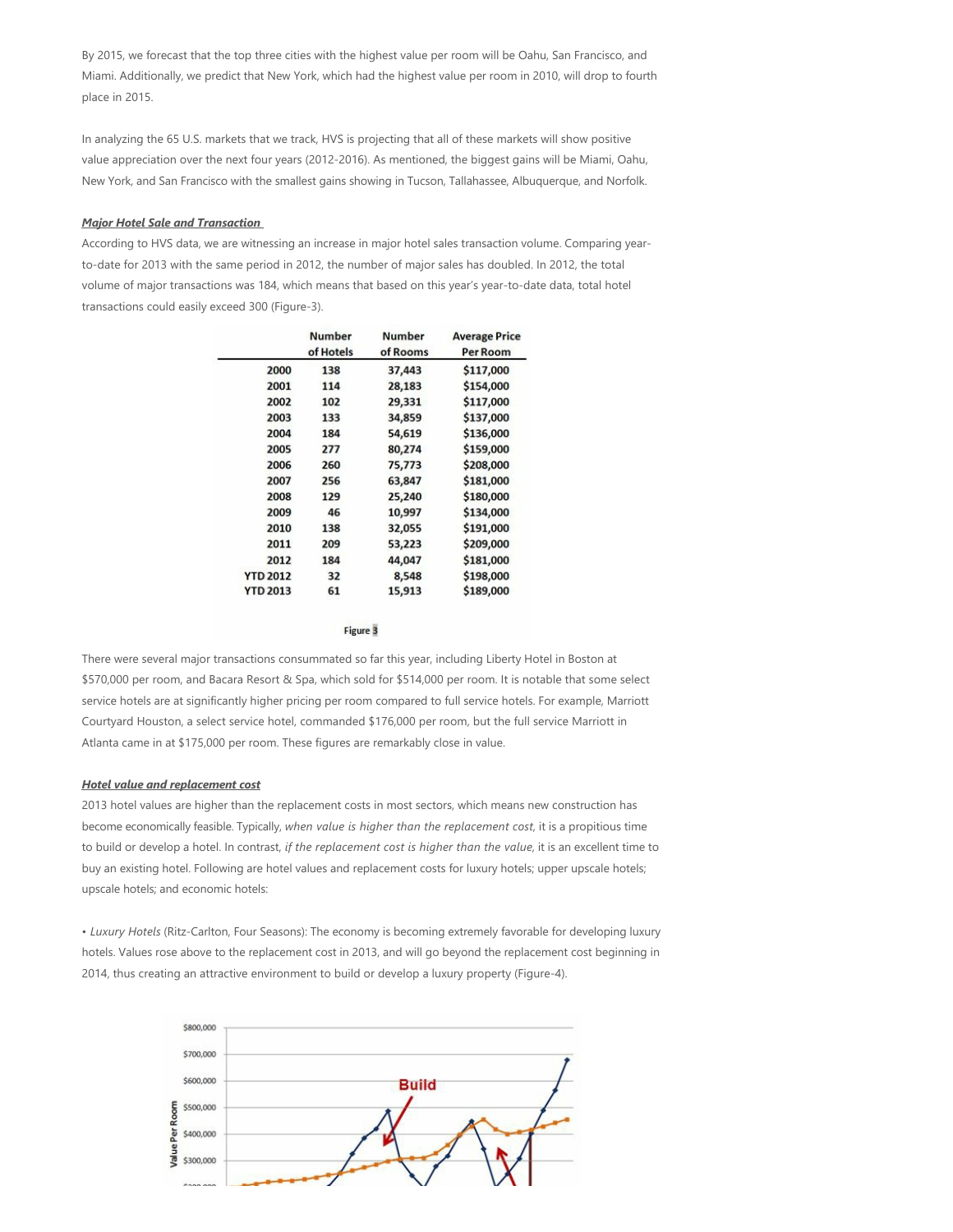

Figure 4

• *Upper Upscale Hotel* (Westin, Hyatt): Similar to the luxury properties, hotel values are equal to the replacement cost in 2013, but will go beyond the replacement cost beginning in 2014. This is now a good time to build or develop an upper upscale hotel (Figure-5).



Figure 5

• *Upscale Hotel* (Courtyard, Hilton Garden Inn): Hotel values and the replacement cost were equal in 2012; however, currently values are higher than the replacement cost. Thus, it is a good time to build or develop an upscale hotel (Figure-6).



• *Economy Hotel (Microtel, Motel 6): Replacement cost is currently higher than hotel values, and this situation is* expected to last until 2015. This is an opportune time to buy an economy hotel instead of developing a new one.

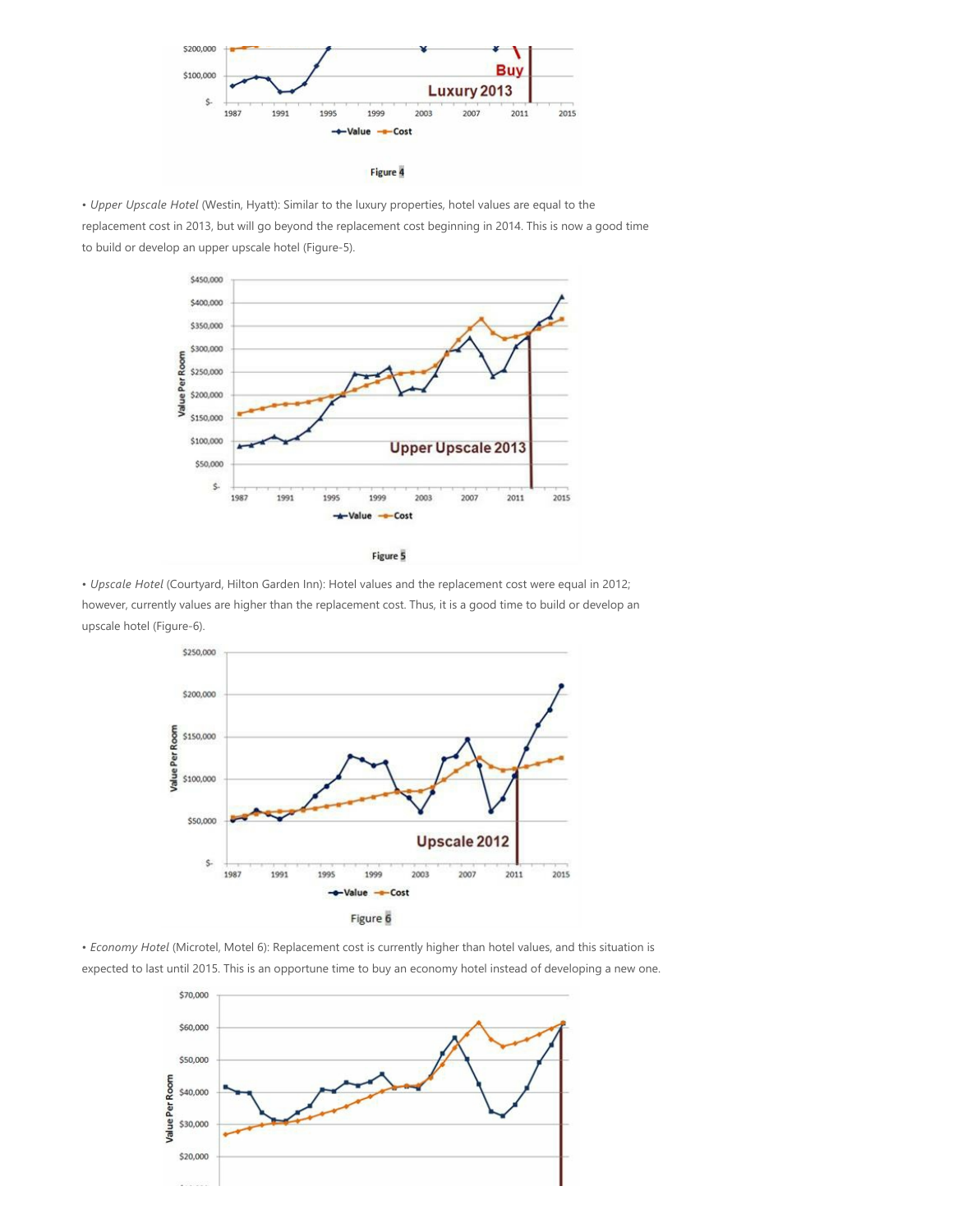

#### **What should hotel buyers and sellers know?**

After a lengthy recession, hotel values are coming back making it is an excellent time to sell your hotel at a profit. Other advantageous considerations guiding this advice include the fact that we are enjoying low mortgage interest rates capitalization rates (even with improved revenue and profits levels).

## *Sell your hotel*

Transaction activity is expected to increase significantly as most owners can now realize a profit. To reiterate, hotel values have reached 2006 peaks! It is also suggested that for owners looking to extricate themselves from the market, it is a terrific environment to list your property for sale. There will be a substantial surge in transaction volume in the market during this timeframe. Furthermore, owners who financed hotels at the peak of the market have waited for values to rebound, and they are now able to pay off the mortgages at sale. One more prospective, underwater mortgages can now be refinanced fairly easily.

#### *Mortgage interest rates/Capitalization rates:*

Mortgage interest rates and capitalization rates are both at an historic low, offering another attractive reason for immediate sale.

Trophy properties are experiencing ideal interest rates, ranging at approximately 4%‐4.5%. As interest rates increase, quality level declines. Rates for lower quality properties are approximately 5.5%‐6.5%. Additionally, smart lenders are turning to new construction financing to increase yield.

A major component of a cap rate is the cost of mortgage capital. Low mortgage interest rates, increased availability of capital, and strong investor interest are keeping capitalization rates low, even with improved revenue and profit levels. As with the interest rates, capitalization rates are at historic lows, and trophy hotels are trading at cap rates of 5.5%‐6.5% based on the trailing 12 months. As with interest rates, capitalization rates increase as the quality level declines.

Neither interest rates nor cap rates will remain this low for very long which confirms our belief that it is a good time for owners to sell their properties. When interest rates and cap rates increase, hotel values will decrease.

## **Where should you buy, sell or build a hotel?**

Based on recent market trends and according to our observations, the top four cities to buy hotels are Miami, West Palm Beach, Oahu and Tampa. The top four cities to hold or sell hotels are Washington D.C.; Rochester, NY; Tucson, AZ; and New Haven, CT. We recommend building hotels anywhere you can get construction financing.

## **Conclusion:**

According to the research conducted by HVS with the support of STR, we reached the following conclusions:

- Supply growth will accelerate over the next five years
- Transaction volume will increase significantly in 2013 and 2014
- Today is the best opportunity to buy, sell, or develop a hotel since 1991

#### \* \* \* \* \* \* \*

For a copy of this presentation, which was shared at the 35th Annual NYU International Hospitality Industry Investment Conference, please visit **www.hvs.com/nyu**.